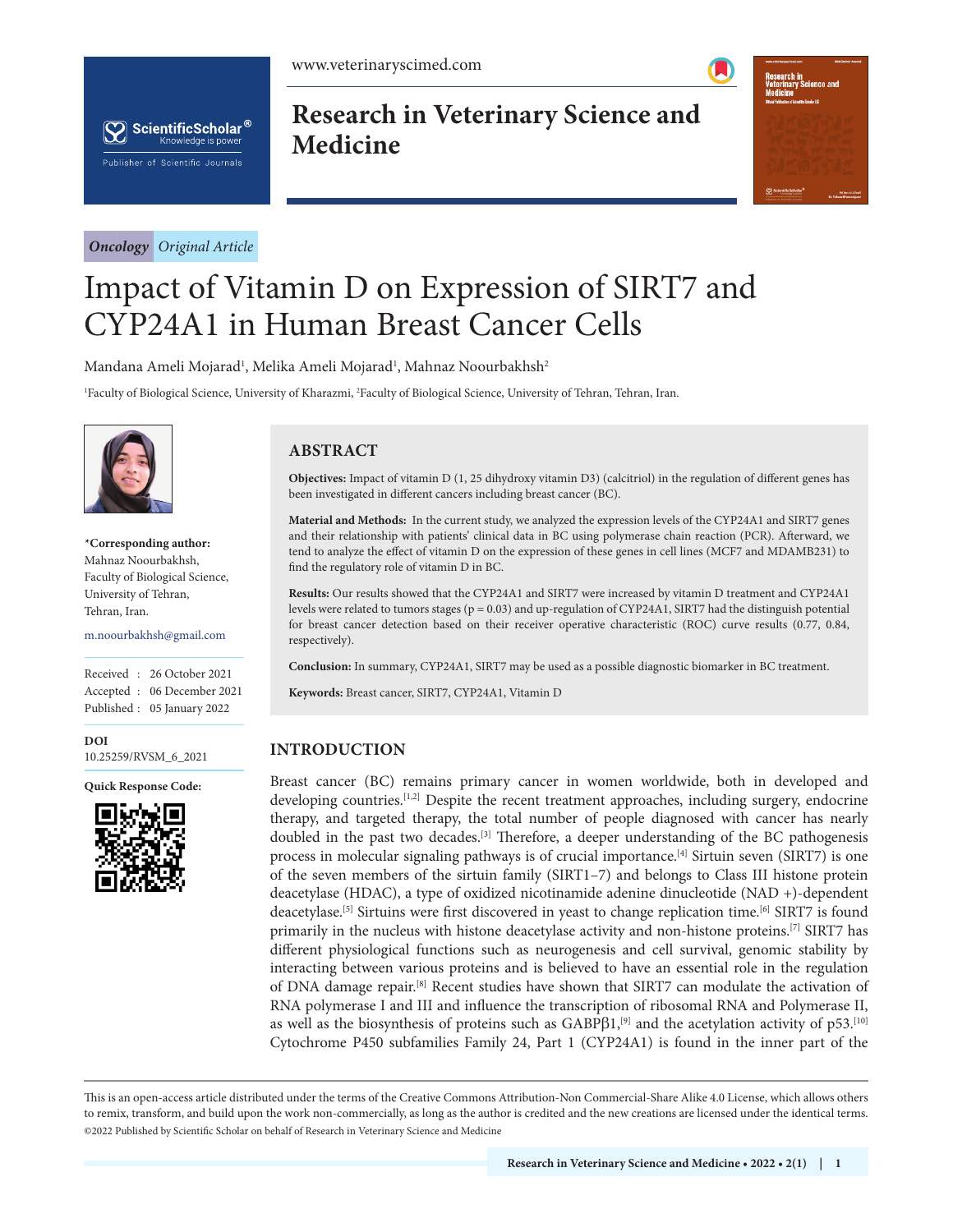mitochondrial layer of cytochrome P450 and encodes hydroxylase 24, the protein necessary to inactivate the dynamic form of Vitamin D (1, 25-dihydroxyvitamin D3) (Calcitriol) and controls the synthesis of Vitamin D.[11,12] The main function of Vitamin D is to regulate osteosynthesis and calcium homeostasis.[13] Dietary Vitamin D converts to calcitriol which is a steroid hormone in the liver.[12] Different studies have been conducted to identify the role of Vitamin D in cancer prevention, based on its relationship with different prognostic factors such as tumor stage, degree, size, and lymph node involvement.<sup>[14,15]</sup> Recently, an inverse relationship between Vitamin D concentration in plasma and cancer incidents has been discovered.<sup>[16]</sup> Calcitriol can modify genes expression and different signaling pathways.[17] A recent discovery indicates the regulatory role of calcitriol on different genes expression and microRNAs expressions.[17] The metaanalyses study has shown that a high level of circulating 25 (OH) D can reduce BC incidence in women.<sup>[18]</sup>

Calcitriol can influence cell differentiation and proliferation by regulating the expression of many factors in tissue physiological conditions.[19] Studies have established the connection between the concentration of Vitamin D and carcinogenesis, *in vivo* and *in vitro*. [14,16,17]

CYP24A1 is an oncogene in human cancer and affects the level of expression of several signaling molecules related to carcinogenesis. Different studies have elucidated the important effect of CYP24A1 in the dysregulation of cell growth by reducing calcitriol concentrations. The loss of function mutations in CYP24A1 leads to increased levels of active Vitamin D metabolites.[19-21] Therefore, discovering how Vitamin D affects cancer initiation will help to develop efficient therapeutic strategies in BC.[22] In this work, we investigate the expression levels of CYP24A1, SIRT7, and their clinical connection in BC tissue. After Vitamin D treatment, we also examined the expression level of this gene in BC cell lines (MCF7 and MDAMB231) to understand the impact of Vitamin D on the expression of the CYP24A1 and SIRT7 genes.

## **MATERIAL AND METHODS**

## **Tissue and clinical data collection**

A total of 30 BC patients were included in this study between 2019 and 2020. Tumor tissues and the paired adjacent tissues were evaluated by two experienced pathologists and were quickly solidified after collection. No chemotherapy or radiotherapy before surgery was applied during diagnosis until surgery. Clinical data were collected retrospectively. Rasoul Akram Hospital approved the study, and all patients provided informed consent.

#### **Cell lines and culture conditions**

The human BC MCF-7 and MDA-MB-231, and MCF-10A cell lines were purchased from Pasteur Institute (Tehran, Iran). RPMI1640 medium (Gibco) containing 10% (vol/vol) fetal bovine serum and 1% penicillin/streptomycin (Sigma, St. Louis, MO) was used for cell culture in an incubator humidified with 5% CO2 at 37°C. Briefly, MCF7 and MDAMB231 cells  $(1 \times 10^5$  per well) were seeded in six-well plates and treated with 10 µM 1.25(OH)2D3 and collected 48 h after treatments.[23]

#### **RNA isolation and polymerase chain reaction (q RT-PCR)**

For RNA extraction and purification, tissues were brought out from a –70°C freezer and RNA extraction was performed using of RNeasy mini kit (Qiagen). RNA qualification and quantification were evaluated and RNA purity was graded according to the A260/A280 ratio. cDNA was synthesized from 1 µg of RNA using the Revert Aid First Strand cDNA synthesis kit according to the manufacturer's instructions (Thermo Fisher Scientific). Next, the qRT-PCR was performed using the ABI StepOnePlus™ Real-Time PCR System (Applied Biosystems, Foster, CA) using a ×2.0 Real Q-PCR Master Mix® with SYBR Green (Amplicon, Odense, Denmark) using the following conditions: One cycle at 95°C for 15 min, 40 cycles at 95°C for 15 s, and 60°C for 60 s. Primer sets of this study the primers were designed by primer3 software are described in [Table 1]. The mRNA beta2 microglobulin (β2M) levels were used for the standardization of our reactions.

#### **Statistical analysis**

The qRT-PCR enhancement productivity was surveyed by utilizing the LinRegPCR computer program, and for each test, we analyzed the test information as the mean  $\pm$  SD, using Student's t-test and ANOVA by utilizing GraphPad Prism 8.0 (GraphPad Program, La Jolla, CA). The expression data (ΔCt values) were examined for normality using the Kolmogorov–Smirnov test. We determined the diagnostic power of our candidate genes with receiver operating

**Table 1:** Primer pairs sequences. **Genes Forward primer** *Reverse primer* **Reverse primer** CYP24A1 CATTTGGCTCTTTGTTGGATTGTG CACCATCTGAGGCGTATTATCG SIRT7 TGGAGTGTGGACACTGCTTCAG CCGTCACAGTTCTGAGACACCA β2M TGTCTTTCAGCAAGGACTGGT TGCTTACATGTCTCGATCCCAC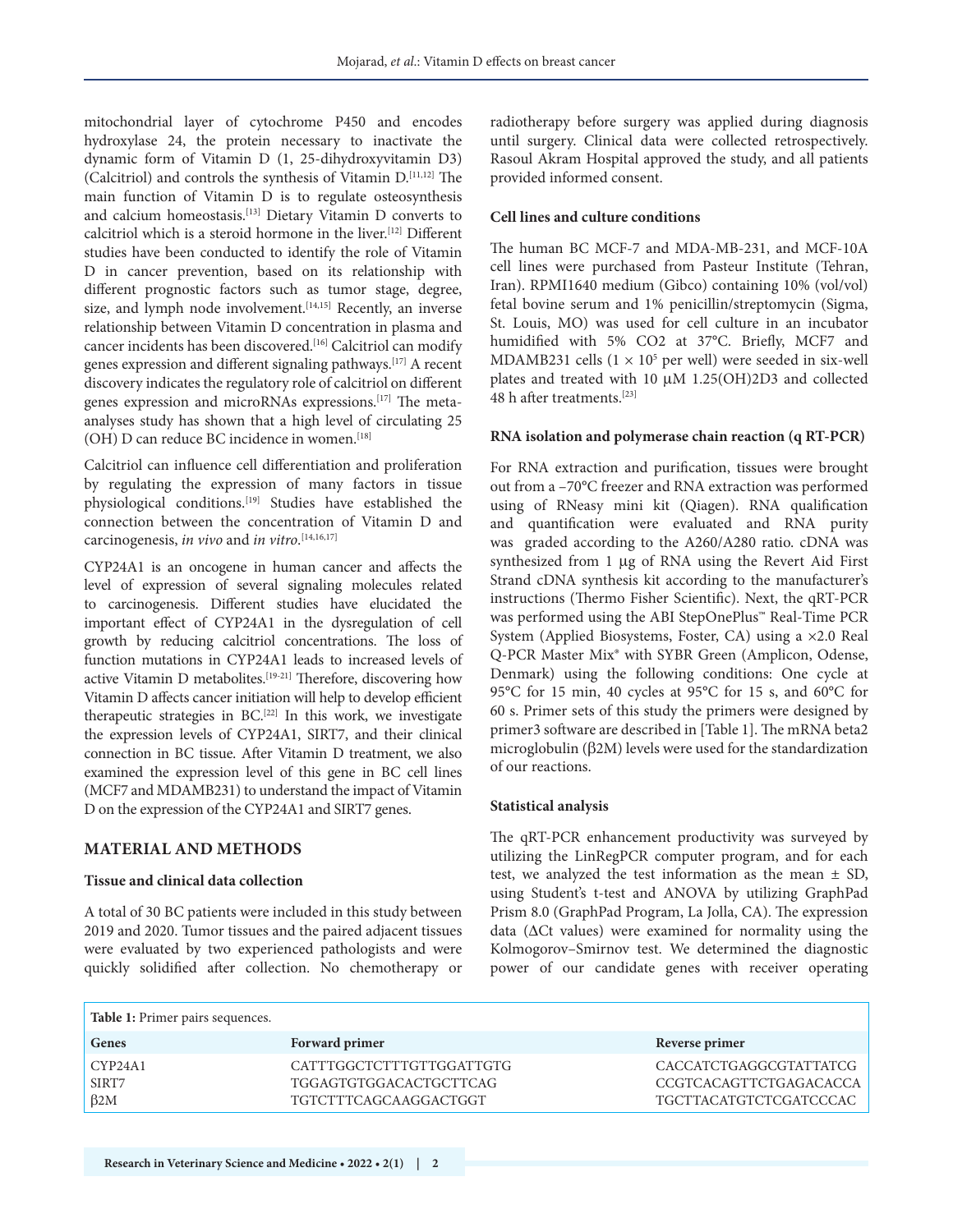characteristic (ROC) curve analysis. Unpaired Student's *t*-test was used to analyze the association between the expression levels and the clinicopathological features of the BC patients. (Statistically significant was lower than *P* < 0.05).

## **RESULTS**

#### **Detection of CYP24A1 and SIRT7, mRNA, and in tissues and cell lines**

To define the role of Vitamin D (1,25-dihydroxyvitamin D3) on the expression of CYP24A1 and SIRT7, we measured CYP24A1, SIRT7, and expression levels using qRT-PCR.

CYP24A1 and SIRT7 were both measured in tissues and cell lines. CYP24A1 and SIRT7 expression was significantly upregulated in BC tissues compared with paired normal adjacent tissues (*P* < 0.01) [Figure 1], and in cell lines [Figure 2], compared to normal cell lines MCF-10A before and after the Vitamin D treatment. The results showed Vitamin D stimulates CYP24A1 and SIRT7 expression in BC.



**Figure 1:** (a and b) The relative expression level (ΔCt) of CYP24A1 and SIRT7 in breast cancer (BC) samples compared with controls. The statistics indicate that these genes were upregulated in BC samples compared with controls  $(P < 0.01)$ 

#### **Correlation between clinicopathological characteristics and the gene expression level**

The correlations between the expression of CYP24A1 and SIRT7 genes and clinicopathological features in 30 BC patients are shown in [Tables 2 and 3], respectively. Our data showed that CYP24A1 was significantly correlated with tumor staging  $(P = 0.03)$ . In comparison, SIRT7 has no meaningful correlation with other clinicopathological characteristics.

### **The potential diagnostic values of CYP24A1 and SIRT7 in BC**

We analyzed the potential diagnostic values of CYP24A1 and SIRT7 in BC. ROC curve analysis was conducted to predict the potential of CYP24A1 and SIRT7 expression as a novel diagnostic or prognostic bio markers between tumor tissues and control [Figure 3]. The area under the ROC curve for CYP24A1 and SIRT7 was 0.77 and 0.84, respectively, and the sensitivity and specificity of CYP24A1 and SIRT7 were 0.75 and 0.63 for CYP24A1; 0.83 and 0.73 for SIRT7.

## **DISCUSSION**

BC is still the most common malignancy and the first main cause of death in women, unfortunately, most patients have no specific symptoms in the early stages of BC and are diagnosed at advanced stages. Therefore, early diagnosis of the disease is essential for better treatment.[2] SIRT7 belongs to the histone deacetylase family, which can interact with different signaling pathways.[24] The role of sirtuins 7 has been reported in various pathogenesis and diseases, including cardiovascular disease, Type II diabetes, cancer, and neurodegenerative diseases.[8,9] SIRT7 expression is upregulated in metabolically active cells, and this upregulation of SIRT7 may contribute to the malignant tumor phenotype and lead to tumor genesis.[25] SIRT7 is believed to play an important role in tumor initiation, tumor progression, and the promotion of cell growth.[9] Its monogenic role has been studied in other malignancies such as human ovarian, liver, bladder, and colon cancer.[10] Mitochondrial inner membrane cytochrome



**Figure 2:** Vitamin D (1,25-dihydroxyvitamin D3) affects the expression of CYP24A1 and SIRT7. Expression profile of CYP24A1 and SIRT7 in BC cell lines (MC7- MDA-MB-231) before Vitamin D treatment (*P* < 0.05) (a) and after Vitamin D treatment (*P* < 0.0001) (b**)**.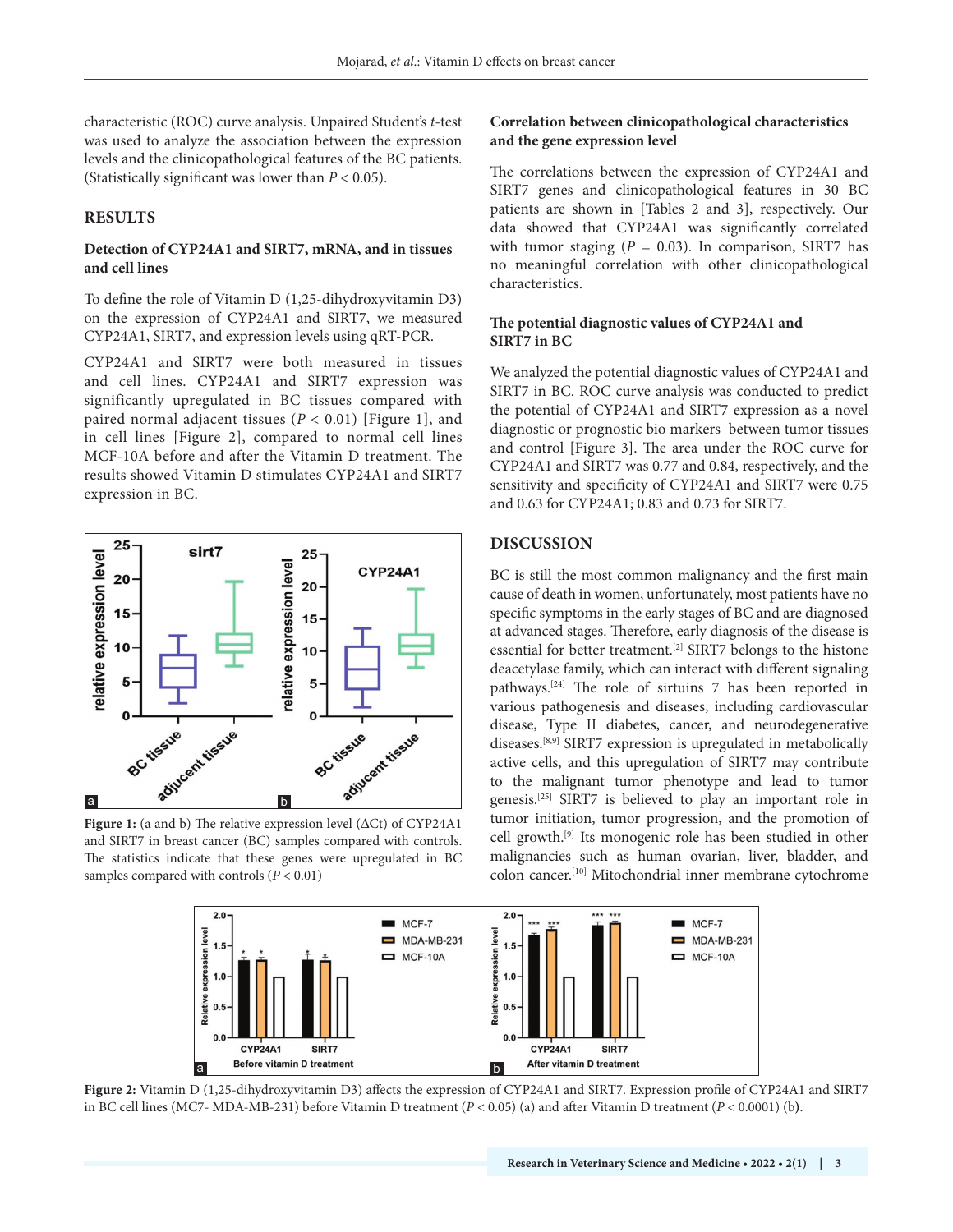

**Figure 3:** Potential diagnostic values of CYP24A1 and SIRT7 in breast cancer. AUCs of CYP24A1 and SIRT7 were 0.77 and 0.84, respectively. With the sensitivity of 0.75 and specificity of 0.63 for CYP24A1 and 0.83 and 0.73 for SIRT7, respectively.

| Table 2: The relationship between CYP24A1 expression level (as<br>divided into two groups based on the median of $\Delta$ Ct) in BC<br>tissues with clinical-pathological parameters. |     |     |      |         |  |  |
|---------------------------------------------------------------------------------------------------------------------------------------------------------------------------------------|-----|-----|------|---------|--|--|
| Feature                                                                                                                                                                               | No. | Low | High | P-value |  |  |
| Age                                                                                                                                                                                   |     |     |      |         |  |  |
| $\leq 50$                                                                                                                                                                             | 18  | 10  | 8    | 0.78    |  |  |
| > 50                                                                                                                                                                                  | 12  | 7   | 5    |         |  |  |
| Tumor size (cm)                                                                                                                                                                       |     |     |      |         |  |  |
| $\leq$ 3                                                                                                                                                                              | 12  | 7   | 5    |         |  |  |
| >3                                                                                                                                                                                    | 18  | 9   | 9    | 0.68    |  |  |
| TNM staging                                                                                                                                                                           |     |     |      |         |  |  |
| $I-II$                                                                                                                                                                                | 10  | 5   | 5    | $0.03*$ |  |  |
| $III$ -IV                                                                                                                                                                             | 20  | 10  | 10   |         |  |  |
| Lymphoid node infiltrated                                                                                                                                                             |     |     |      |         |  |  |
| Yes                                                                                                                                                                                   | 11  | 7   | 4    |         |  |  |
| N <sub>0</sub>                                                                                                                                                                        | 19  | 8   | 11   | 0.21    |  |  |
| HER2+                                                                                                                                                                                 | 11  | 6   | 5    | 0.55    |  |  |
| HER2-                                                                                                                                                                                 | 19  | 10  | 9    |         |  |  |
| $ER+$                                                                                                                                                                                 | 22  | 10  | 12   | 0.15    |  |  |
| ER-                                                                                                                                                                                   | 8   | 6   | 2    |         |  |  |
| $PR+$                                                                                                                                                                                 | 17  | 6   | 11   | 0.11    |  |  |
| PR-                                                                                                                                                                                   | 13  | 10  | 3    |         |  |  |

enzyme CYP24A1 was nominated as an oncogene in the development of several cancers.<sup>[12]</sup> Studies have reported two Vitamin D-responsive elements (VDREs) at the upstream of the CYP24A1 gene, these VDRE sites can regulate CYP24A1 expression synergistically and play a critical role in the metabolism of Vitamin D (calcitriol) performs a different biological function, such as inducing apoptosis, modifying calcium and phosphate homeostasis, regulating hormone-dependent genes, and inhibiting proliferation.<sup>[26]</sup> Studies showed that the inhibitory role of calcitriol on cell proliferation might change to a vital role depending on the cell differentiation degree and concentration of Vitamin D. [27,28] Although the inverse association of Vitamin D and BC is studied in many meta-analyses, still there is an unexpected result about the higher concentration of 25(OH)D and BC risk.[13,29] Vitamin D also can increase the expression levels of different growth factors such as keratinocyte (KGF) and increase the proliferation ability of cancer cells.<sup>[14]</sup> Previously, we showed that the treatment of Vitamin D can modulator the expression of SIRT1 in BC cell lines (MCF-7 and MDA-MB-231).[23,30] Another study has shown the role of an active form of Vitamin D in the progression of many metabolicrelated diseases and showed that Vitamin D treatment can improve SIRT1 levels in serum levels of patients with Type 2 diabetes.[31] Since the significant role of calcitriol on the regulation of different genes is not fully understood, in this research, we aimed to evaluate the impact of Vitamin D on the expression of SIRT7 and CYP24A1 an enzyme related to activation of Vitamin D which both were upregulated in different tumor tissues. We also explored the correlation between these selected genes and clinic pathological characteristics in BC patients and found that the expression of CYP24A1 was significantly correlated with tumor stages (*P* = 0.03), and both CYP24A1 and SIRTS showed a potential to be assessed as the diagnostic biomarker in BC based on their ROC curves (0.77 and 0.84, respectively). We also determined the role of Vitamin D treatment on the regulation of CYP24A1 and SIRT7 expression in BC cell lines. Data showed Vitamin D treatments significantly induced expression of CYP24A1 and SIRT7 in both cells. In conclusion, upregulation of CYP24A1 and SIRT7 expression in tissues may play essential roles in BC progression and has the potential to be used as a diagnostic biomarker in distinguishing BC tissues from normal tissues. It may be concluded that Vitamin D treatment may modulate gene expression profile in a cell-specific manner in BC.

#### **Data availability**

The data set for this study is available from the relevant authors based on reasonable request.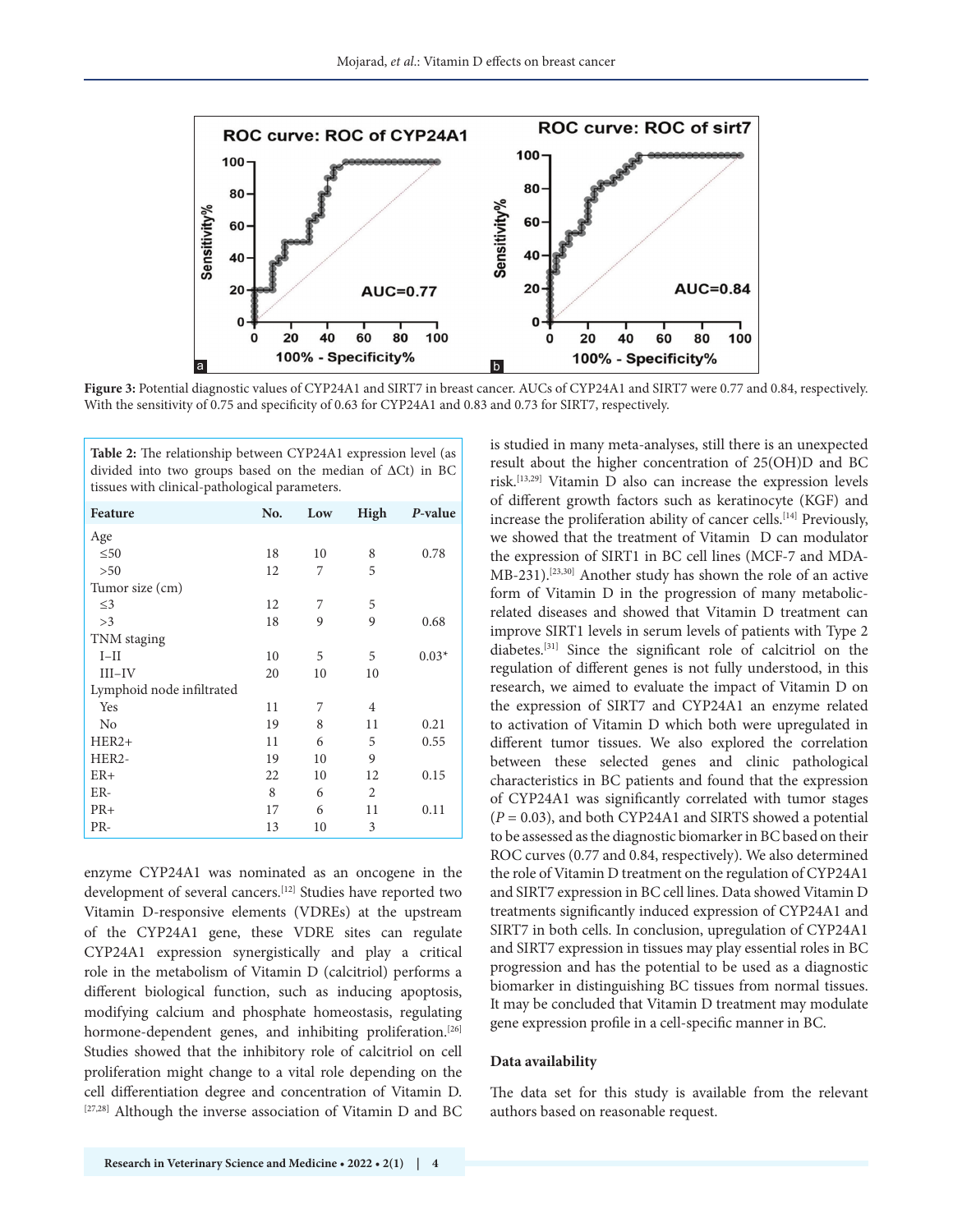**Table 3:** The relationship between SIRT7 expression level (as divided into two groups based on the median of ΔCt) in BC tissues with clinical-pathological parameters.

| Feature                   | No. | Low | High | P-value |
|---------------------------|-----|-----|------|---------|
| Age                       |     |     |      |         |
| $\leq 50$                 | 18  | 10  | 8    | 0.78    |
| >50                       | 12  | 7   | 5    |         |
| Tumor size (cm)           |     |     |      |         |
| $\leq$ 3                  | 12  | 7   | 5    |         |
| >3                        | 18  | 9   | 9    | 0.68    |
| TNM staging               |     |     |      |         |
| $I-II$                    | 10  | 5   | 5    | 0.17    |
| $III$ -IV                 | 20  | 10  | 10   |         |
| Lymphoid node infiltrated |     |     |      |         |
| Yes                       | 11  | 7   | 4    | 0.21    |
| N <sub>0</sub>            | 19  | 8   | 11   |         |
| $HER2+$                   | 11  | 6   | 5    | 0.55    |
| HER2-                     | 19  | 10  | 9    |         |
| $ER+$                     | 22  | 10  | 12   | 0.3     |
| ER-                       | 8   | 6   | 2    |         |
| $PR+$                     | 17  | 6   | 11   | 0.11    |
| PR-                       | 13  | 10  | 3    |         |

#### **Authors' contributions**

MA and MA contributed similarly to data collection, developed the paper's idea, and revised the manuscript. The authors approved the final manuscript. MN has corresponded with this article.

#### **Ethical approval**

This study was conducted following the ethical principles of Helsinki and was approved by the TMUS Medical Ethics Committee of Tehran, Iran. All tissue samples are taken for scientific research with the written consent of the patient and their privacy will be maintained. Patients who received preoperative therapy were excluded from the study. This research was confirmed by the Tehran College of Therapeutic Sciences with the code of ethics IR.IUMS. REC.1399.9223497212.

#### **Declaration of patient consent**

The authors certify that they have obtained all appropriate patient consent.

#### **Financial support and sponsorship**

This venture has been upheld by an investigation given by the Tehran College of Restorative Sciences (81541254).

#### **Conflicts of interest**

There are no conflicts of interest.

#### **REFERENCES**

- 1. An BS, Tavera-Mendoza LE, Dimitrov V, Wang X, Calderon MR, Wang HJ, *et al*. Stimulation of sirt1-regulated foxo protein function by the ligand-bound Vitamin D receptor. Mol Cell Biol 2010;30:4890-900.
- 2. Ameli-Mojarad M, Ameli-Mojarad M, Nourbakhsh M, Nazemalhosseini-Mojarad E, Circular RNA hsa\_circ\_0005046 and hsa\_circ\_0001791 may become diagnostic biomarkers for breast cancer early detection. J Oncol 2021;2021:2303946.
- 3. PATE. PDQ Adult Treatment Editorial Board, Breast Cancer Treatment (PDQ®): Patient Version. United States: National Cancer Institute; 2002.
- 4. Ritter A, Hirschfeld M, Berner K, Rücker G, Jäger M, Weiss D, *et al*. Circulating non-coding RNA-biomarker potential in neoadjuvant chemotherapy of triple negative breast cancer? Int J Oncol 2020;56:47-68.
- 5. Tsai 1YC, Greco TM, Cristea IM. Sirtuin 7 plays a role in ribosome biogenesis and protein synthesis. Mol Cell Proteomics 2014;13:73-83.
- 6. Huffman DM, Grizzle WE, Bamman MM, Kim JS, Eltoum IA, Elgavish A, *et al*. SIRT1 is significantly elevated in mouse and human prostate cancer. Cancer Res 2007;67:6612-8.
- 7. Liarte S, Alonso-Romero JL, Nicolás FJ. SIRT1 and estrogen signaling cooperation for breast cancer onset and progression. Front Endocrinol (Lausanne) 2018;9:552.
- 8. Li L, Shi L, Yang S, Yan R, Zhang D, Yang J, *et al*. SIRT7 is a histone desuccinylase that functionally links to chromatin compaction and genome stability. Nat Commun 2016;7:12235.
- 9. Huo Q, Li Z, Cheng L, Yang F, Xie N. SIRT7 is a prognostic biomarker associated with immune infiltration in luminal breast cancer. Front Oncol 2020;10:621.
- 10. Kiran S, Anwar T, Kiran M, Ramakrishna G. Sirtuin 7 in cell proliferation, stress and disease: Rise of the seventh sirtuin! Cell Signal 2015;27:673-82.
- 11. Kimbung S, Chang C, Bendahl PO, Dubois L, Thompson JW, McDonnell DP, *et al*. Impact of 27-hydroxylase (CYP27A1) and 27-hydroxycholesterol in breast cancer. Endocr Relat Cancer 2017;24:339-49.
- 12. Sakaki T, Yasuda K, Kittaka A, Yamamoto K, Chen T. CYP24A1 as a potential target for cancer therapy. Anticancer Agents Med Chem 2014;14:97-108.
- 13. Ooi LL, Zhou H, Kalak R, Zheng Y, Conigrave AD, Seibel MJ, *et al*. Vitamin D deficiency promotes human breast cancer growth in a murine model of bone metastasis. Cancer Res 2010;70:1835-44.
- 14. Gocek E, Studzinski GP. Vitamin D and differentiation in cancer. Crit Rev Clin Lab Sci 2009;46:190-209.
- 15. Tannour-Louet M, Lewis SK, Louet JF, Stewart J, Addai JB, Sahin A, *et al*. Increased expression of CYP24A1 correlates with advanced stages of prostate cancer and can cause resistance to Vitamin D3-based therapies. FASEB J 2014;28:364-72.
- 16. Cheung FS, Lovicu FJ, Reichardt JK. Current progress in using Vitamin D and its analogs for cancer prevention and treatment. Expert Rev Anticancer Ther 2012;12:811-37.
- 17. Feldman D, Krishnan AV, Swami S, Giovannucci E, Feldman BJ. The role of Vitamin D in reducing cancer risk and progression. Nat Rev Cancer 2014;145:342-57.
- 18. Ordóñez-Mena JM, Schöttker B, Fedirko V, Jenab M, Olsen A,